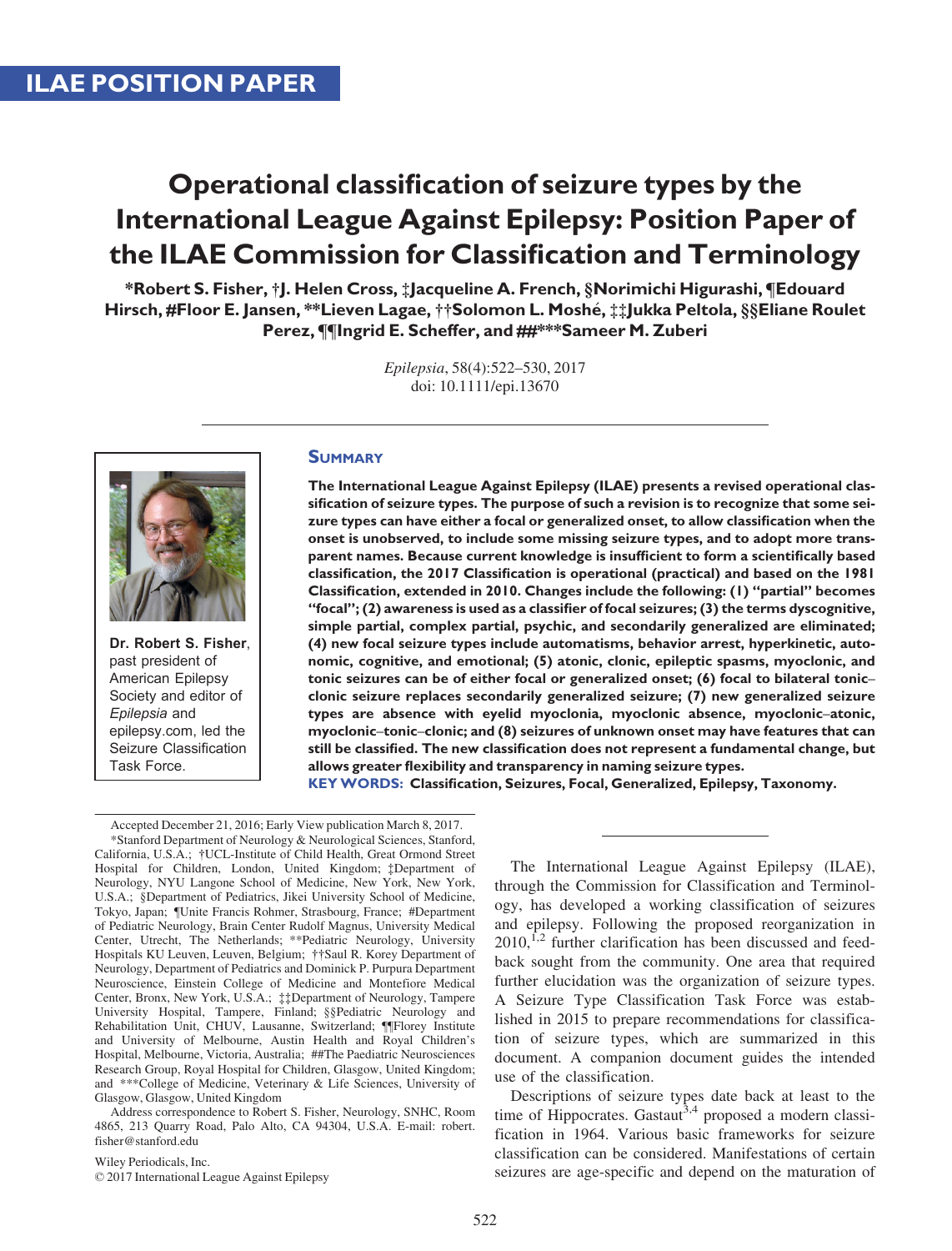# **KEY POINTS**

- The ILAE has constructed a revised classification of seizure types; the classification is operational and not based on fundamental mechanisms
- Reasons for revision include clarity of nomenclature, ability to classify some seizure types as either focal or generalized, and classification when onset is unknown
- Seizures are divided into those of focal, generalized, unknown onset, with subcategories of motor, nonmotor, with retained or impaired awareness for focal seizures

the brain. Previous classifications have been based on anatomy, with temporal, frontal, parietal, occipital, diencephalic, or brainstem seizures. Modern research changed our view of the pathophysiologic mechanisms involved and has shown epilepsy to be a network disease and not only a symptom of local brain abnormalities.<sup>5</sup> From a network perspective, seizures could arise in neocortical, thalamocortical, limbic, and brainstem networks. Although our understanding of seizure networks is evolving rapidly, $6$  it is not yet sufficient to serve as a basis for seizure classification. In 1981, an ILAE Commission led by Dreifuss and  $Penry^7$  evaluated hundreds of video–electroencephalography (EEG) recordings of seizures to develop recommendations that divided seizures into those of partial and generalized onset, simple and complex partial seizures, and various specific generalized seizure types. This classification remains in widespread use today, with revisions in terminology and classification of seizures and epilepsy by the  $ILAE<sub>1</sub><sup>2,8–14</sup>$  and with suggested insights, modifications, and criticisms by others.<sup>15–24</sup> We chose not to develop a classification based solely on observed behavior—instead, reflecting clinical practice, the 2017 classification is interpretive, allowing the use of additional data to classify seizure types.

The intention of the  $2001^{12}$  and  $2006^{13}$  reports on reclassification was to identify unique diagnostic entities with etiologic, therapeutic, and prognostic implications, so that when a syndromic diagnosis could not be made, the therapy and prognosis would be based on seizure type. Such a classification would permit grouping of reasonably pure cohorts of patients for discovery of etiologies, including genetic factors, research into fundamental mechanisms, involved networks, and clinical trials. The ILAE Seizure Type Classification Task Force (hereafter called "the Task Force") chose to use the phrase "operational classification," because it is impossible at this time to base a classification fully on the science of epilepsy. In the absence of a full scientific classification, the Task Force chose to use the basic organization initiated in 1981 and subsequently modified<sup>1,2</sup> as a starting point for the revised operational classification.

## **METHODS**

#### What is a seizure type?

A seizure is defined as "a transient occurrence of signs and/or symptoms due to abnormal excessive or synchronous neuronal activity in the brain."<sup>25</sup> It is the clinician's first task to determine that an event has the characteristics of a seizure and not one of the many imitators of seizures. $^{26}$  The next step is classification into a seizure type.

The Task Force operationally defines a seizure type as a useful grouping of seizure characteristics for purposes of communication in clinical care, teaching, and research. Mention of a seizure type should bring to mind a specific entity, albeit sometimes with subcategories and variations on a theme. Choices must be made by interested stakeholders to highlight groupings of seizure characteristics that are useful for specific purposes. Such stakeholders include patients, families, medical professionals, researchers, epidemiologists, medical educators, clinical trialists, insurance payers, regulatory agencies, advocacy groups, and medical reporters. Operational (practical) groupings can be derived by those with specific interests. A pharmacologist, for example, might choose to group seizures by efficacy of medications. A researcher doing a clinical trial might consider seizures as disabling or nondisabling. A surgeon might group by anatomy in order to predict the eligibility for and likely success of surgical therapy. A physician based in an intensive care unit with predominantly unconscious patients might group seizures in part by EEG pattern.<sup>27</sup> The principal aim of this classification is to provide a communication framework for clinical use. Seizure types are relevant to clinical practice in humans; whereas, it is acknowledged that seizure types in other species, experimental and natural, may not be reflected in the proposed classification. One goal was to make the classification understandable by patients and families and broadly applicable to all ages, including neonates. The ILAE Commission on Classification & Terminology recognizes that seizures in the neonate can have motor manifestations, or alternatively little or no behavioral manifestations. A separate Neonatal Seizure Task Force is working to develop a classification of neonatal seizures. The 2017 seizure classification is not a classification of electroencephalographic ictal or subclinical patterns. The guiding principle of the Seizure Type Task Force was advice from Albert Einstein to "make things as simple as possible, but no simpler."

#### Motivation for change

Adapting to a change in terminology can be effortful and needs to be motivated by a rationale for change. Seizure type classification is important for several reasons. First, the classification becomes a worldwide shorthand form of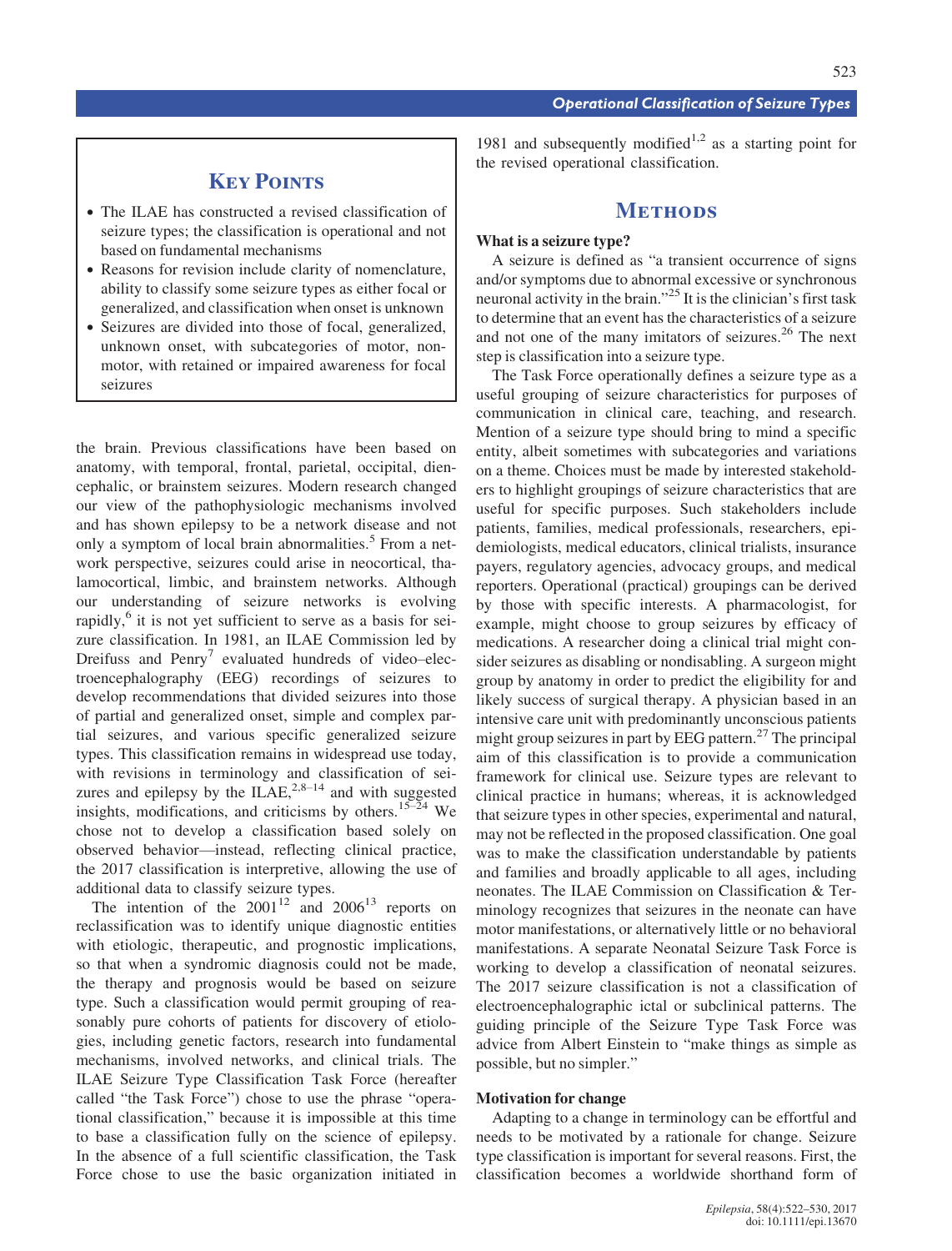communication among clinicians caring for people with epilepsy. Second, the classification allows grouping of patients for therapies. Some regulatory agencies approve drugs or devices indicated for specific seizure types. A new classification should gracefully map to existing indications for drug or device usage. Third, the seizure type grouping might provide a useful link to specific syndromes or etiologies, for example, by noting an association between gelastic seizures and hypothalamic hamartoma or epileptic spasms with tuberous sclerosis. Fourth, the classification allows researchers to better focus their studies on mechanisms of different seizure types. Fifth, a classification provides words to patients to describe their disease. Motivations for revising the 1981 Seizure Classification are listed below.

- 1 Some seizure types, for example, tonic seizures or epileptic spasms, can have either a focal or generalized onset.
- 2 Lack of knowledge about the onset makes a seizure unclassifiable and difficult to discuss with the 1981 system.
- 3 Retrospective seizure descriptions often do not specify a level of consciousness, and altered consciousness, although central to many seizures, is a complicated concept.
- 4 Some terms in current use do not have high levels of community acceptance or public understanding, such as "psychic," "partial," "simple partial," "complex partial," and "dyscognitive."
- 5 Some important seizure types are not included.

#### **RESULTS**

#### Classification of seizure types

Figure 1 depicts the basic and Figure 2 depicts the expanded 2017 seizure classification. The two represent the same classification, with collapse of the subcategories to form the basic version. Use of one versus the other depends on the desired degree of detail. Variations on the individual seizure theme can be added for focal seizure types according to level of awareness.

## Structure of the classification

The classification chart is columnar, but not hierarchical (meaning that levels can be skipped), so arrows intentionally are omitted. Seizure classification begins with the determination of whether the initial manifestations of the seizure are focal or generalized. The onset may be missed or obscured, in which case the seizure is of unknown onset. The words "focal" and "generalized" at the start of a seizure name are assumed to mean of focal or generalized onset.

For focal seizures, the level of awareness optionally may be included in the seizure type. Awareness is only one potentially important feature of a seizure, but awareness is of sufficient practical importance to justify using it as a seizure classifier. Retained awareness means that the person is aware of self and environment during the seizure, even if immobile. A focal aware seizure (with or without any subsequent classifiers) corresponds to the prior term "simple partial seizure." A focal impaired awareness seizure (with or without any subsequent classifiers) corresponds to the prior term "complex partial seizure." Impaired awareness during any part of the seizure renders it a focal impaired awareness seizure. In addition, focal seizures are subgrouped as those with motor and nonmotor signs and symptoms at the onset. If both motor and nonmotor signs are present at the seizure start, the motor signs will usually dominate, unless non-motor (e.g., sensory) symptoms and signs are prominent.

Focal aware or impaired awareness seizures optionally may be further characterized by one of the listed motor onset or nonmotor onset symptoms, reflecting the first prominent sign or symptom in the seizure, for example, focal impaired awareness automatism seizure. Seizures should be classified by the earliest prominent motor onset or nonmotor onset feature, except that a focal behavior arrest seizure is one for which cessation of activity is the dominant feature throughout the seizure, and any significant impairment of awareness during the course of the seizure causes a focal seizure to be classified as having impaired awareness. Classification according to onset has an anatomic basis, whereas classification by level of awareness has a



## **ILAE 2017 Classification of Seizure Types Basic Version 1**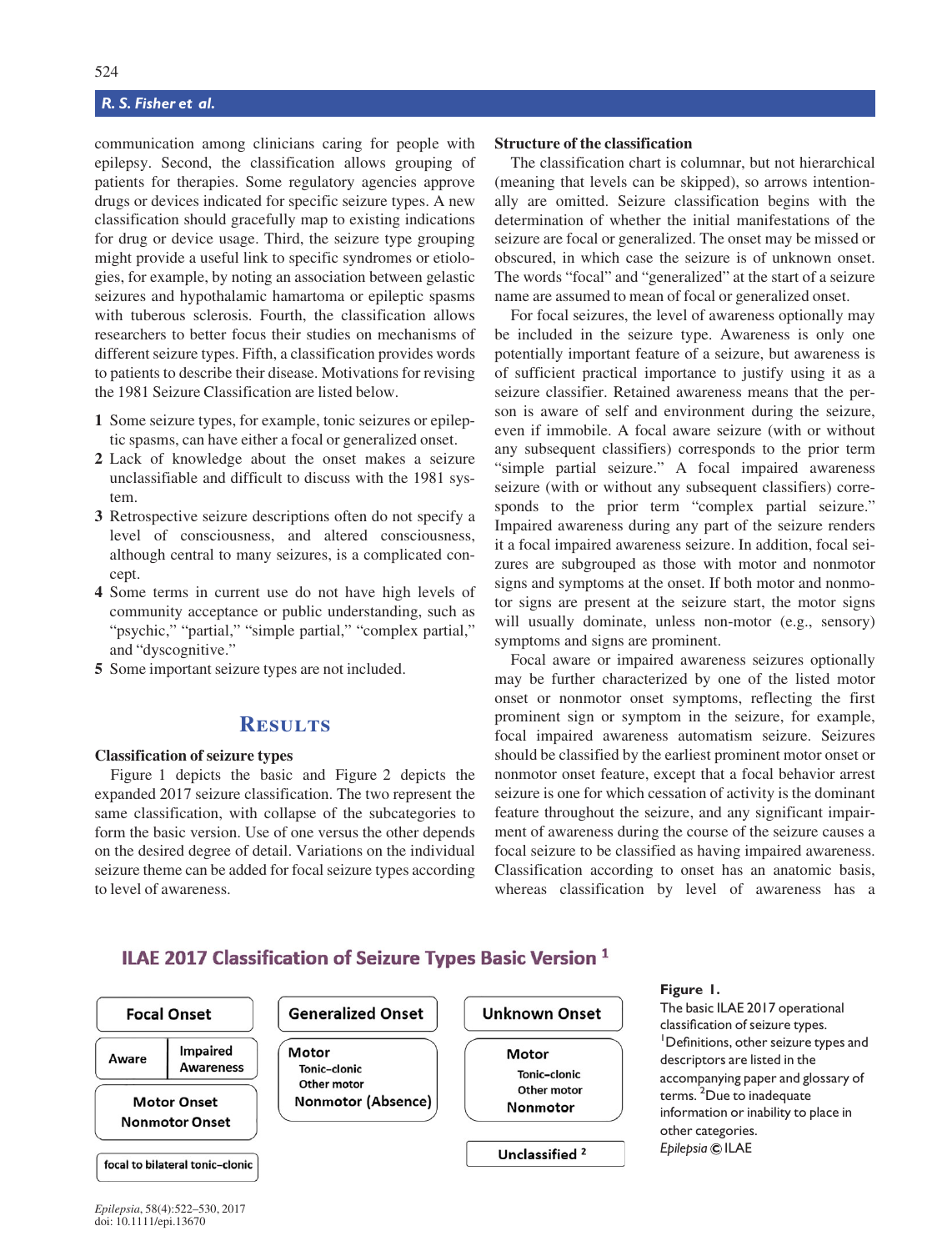## ILAE 2017 Classification of Seizure Types Expanded Version<sup>1</sup>



#### Figure 2.

The expanded ILAE 2017 operational classification of seizure types. The following clarifications should guide the choice of seizure type. For focal seizures, specification of level of awareness is optional. Retained awareness means the person is aware of self and environment during the seizure, even if immobile. A focal aware seizure corresponds to the prior term simple partial seizure. A focal impaired awareness seizure corresponds to the prior term complex partial seizure, and impaired awareness during any part of the seizure renders it a focal impaired awareness seizure. Focal aware or impaired awareness seizures optionally may further be characterized by one of the motor-onset or nonmotor-onset symptoms below, reflecting the first prominent sign or symptom in the seizure. Seizures should be classified by the earliest prominent feature, except that a focal behavior arrest seizure is one for which cessation of activity is the dominant feature throughout the seizure. A focal seizure name also can omit mention of awareness when awareness is not applicable or unknown and thereby classify the seizure directly by motor onset or nonmotor-onset characteristics. Atonic seizures and epileptic spasms would usually not have specified awareness. Cognitive seizures imply impaired language or other cognitive domains or positive features such as déjà vu, hallucinations, illusions, or perceptual distortions. Emotional seizures involve anxiety, fear, joy, other emotions, or appearance of affect without subjective emotions. An absence is atypical because of slow onset or termination or significant changes in tone supported by atypical, slow, generalized spike and wave on the EEG. A seizure may be unclassified due to inadequate information or inability to place the type in other categories. <sup>I</sup>Definitions, other seizure types and descriptors are listed in the accompanying paper and glossary of terms.<br><sup>2</sup>Degree of averences usually is not specified. <sup>3</sup>Due to inadequate informatio Degree of awareness usually is not specified. <sup>3</sup>Due to inadequate information or inability to place in other categories. Epilepsia © ILAE

behavioral basis, justified by the practical importance of impaired awareness. Both methods of classification are available and can be used in concert. Brief behavioral arrest at the start of a seizure often is imperceptible, and so it is not used as a classifier unless dominant throughout the seizure. The earliest (anatomic) classifier will not necessarily be the most significant behavioral feature of a seizure. For example, a seizure might start with fear and progress to vigorous focal clonic activity resulting in falling. This seizure would still be a focal emotional seizure (with or without impairment of awareness), but free text description of the ensuing features would be very useful.

A focal seizure name can omit mention of awareness when awareness is not applicable or unknown, thereby classifying the seizure directly by motor onset or nonmotor onset characteristics. The terms motor onset and nonmotor onset may be omitted when a subsequent term generates an unambiguous seizure name.

The classification of an individual seizure can stop at any level: a "focal onset" or "generalized onset" seizure, with no other elaboration, or a "focal sensory seizure," "focal motor seizure," "focal tonic seizure," or "focal automatism seizure," and so on. Additional classifiers are encouraged, and their use may depend on the experience and purposes of the person classifying the seizure. The terms focal onset and generalized onset are for purposes of grouping. No inference is made that each seizure type exists in both groups; including absence seizures in the generalized-onset category does not imply existence of "focal absence" seizures.

When the primacy of one versus another key symptom or sign is unclear, the seizure can be classified at a level above the questionably applicable term with additional descriptors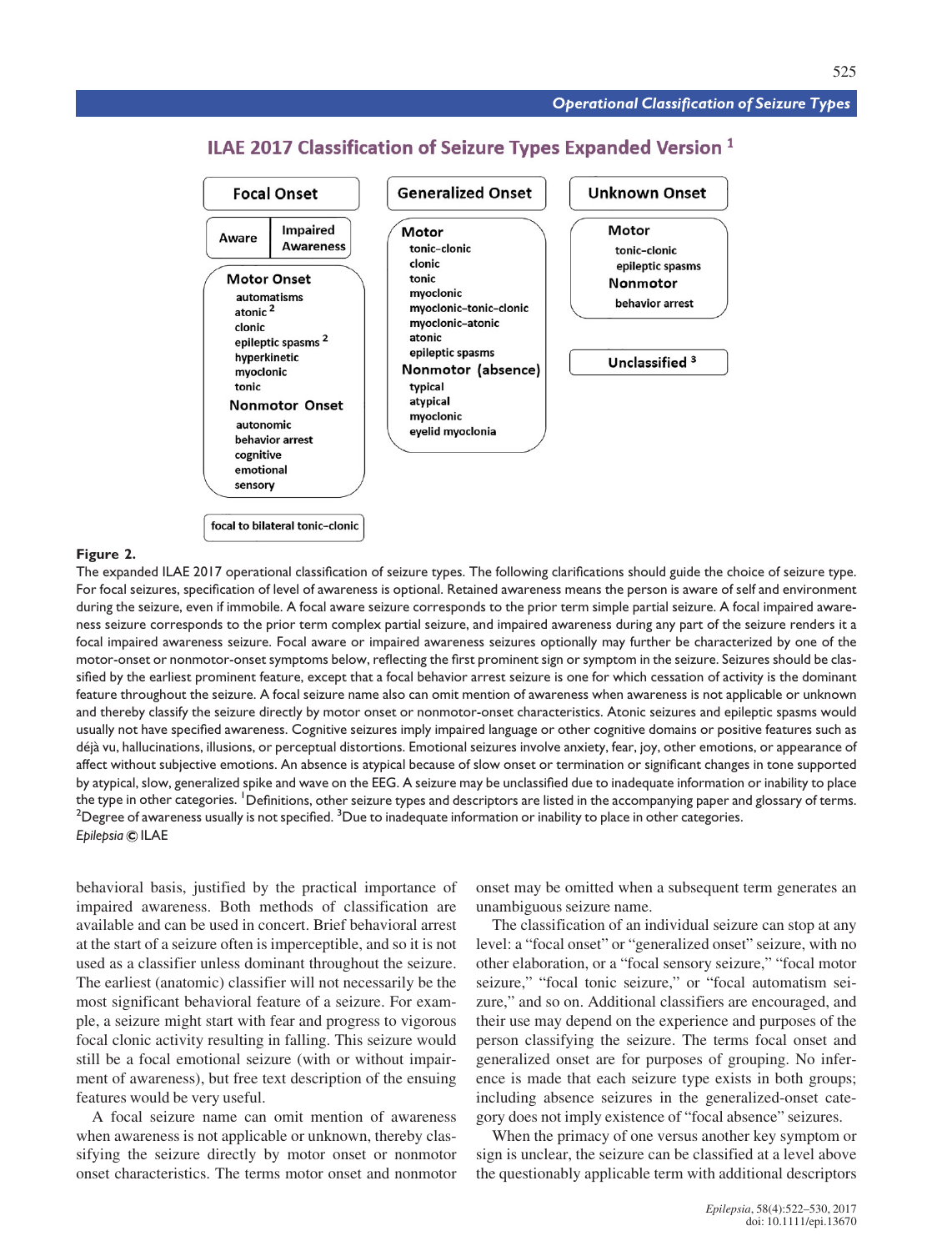of seizure semiology relevant to the individual seizure. Any signs or symptoms of seizures, suggested descriptor terms as listed in the companion paper or free text descriptions can optionally be appended to the seizure type as descriptions, but they do not alter the seizure type.

The seizure type "focal to bilateral tonic–clonic" is a special seizure type, corresponding to the 1981 phrase "partial onset with secondary generalization." Focal to bilateral tonic–clonic reflects a propagation pattern of a seizure, rather than a unitary seizure type, but it is such a common and important presentation that the separate categorization was continued. The term "to bilateral" rather than "secondary generalized" was used to further distinguish this focal-onset seizure from a generalized-onset seizure. The term "bilateral" is used for propagation patterns and "generalized" for seizures that engage bilateral networks from onset.

Seizure activity propagates through brain networks, sometimes leading to uncertainty about whether an event is a unitary seizure or a series of multiple seizures starting from different networks ("multifocal"). A single unifocal seizure can present with multiple clinical manifestations as a result of propagation. The clinician will need to determine (by observation of a continuous evolution or stereotypy from seizure-to-seizure) whether an event is a single seizure or a series of different seizures. When a single focal seizure presents with a sequence of signs and symptoms, then the seizure is named for the initial prominent sign or symptom, reflecting the usual clinical practice of identifying the seizure onset focus or network. For example, a seizure beginning with sudden inability to understand language followed by impaired awareness and clonic left arm jerks would be classified as a "focal impaired awareness (nonmotor onset) cognitive seizure" (progressing to clonic left arm jerks). The terms in parentheses are optional. The formal seizure type in this example is determined by the cognitive nonmotor onset and presence of altered awareness during any point of the seizure.

Generalized seizures are divided into motor and nonmotor (absence) seizures. Further subdivisions are similar to those of the 1981 classification, with the addition of myoclonic–atonic seizures, common in epilepsy with myoclonic–atonic seizures (Doose syndrome<sup>28</sup>), myoclonic–tonic–clonic seizures common in juvenile myoclonic epilepsy, $2^9$  myoclonic absence, $3^0$  and absence seizures with eyelid myoclonia seen in the syndrome described by Jeavons and elsewhere.<sup>31</sup> Generalized manifestations of seizures can be asymmetrical, rendering difficult the distinction from focal-onset seizures. The word "absence" has a common meaning, but an "absent stare" is not synonymous with an absence seizure, since arrest of activity also occurs in other seizure types.

The 2017 classification allows appending of a limited number of qualifiers to seizures of unknown onset, in order to better characterize the seizure. Seizures of unknown onset may be referred to by the single word "unclassified" or with additional features, including motor, nonmotor, tonic–clonic, epileptic spasms, and behavior arrest. A seizure type of unknown onset may later become classified as either of focal or generalized onset, but any associated behaviors (e.g., tonic–clonic) of the previously unclassified seizure will still apply. In this regard, the term "unknown onset" is a placeholder—not a characteristic of the seizure, but of ignorance.

#### Reasons for decisions

The terminology for seizure types is designed to be useful for communicating the key characteristics of seizures and to serve as one of the key components of a larger classification for the epilepsies, which is being developed by a separate ILAE Classification Task Force. The basic framework of seizure classification used since 1981 was maintained.

#### Focal versus partial

In 1981, the Commission declined to designate as "focal" a seizure that might involve an entire hemisphere, so the term "partial" was preferred. The 1981 terminology was in a way prescient of the modern emphasis on networks, but "partial" conveys a sense of part of a seizure, rather than a location or anatomic system. The term "focal" is more understandable in terms of seizure-onset location.

#### Focal versus generalized

In  $2010<sup>1</sup>$  the ILAE defined focal as "originating within networks limited to one hemisphere. They may be discretely localized or more widely distributed. Focal seizures may originate in subcortical structures." Generalized from onset seizures were defined as "originating at some point within, and rapidly engaging, bilaterally distributed networks." Classifying a seizure as having apparently generalized onset does not rule out a focal onset obscured by limitations of our current clinical methods, but this is more an issue of correct diagnosis than of classification. Furthermore, focal seizures may rapidly engage bilateral networks, whereas classification is based on unilateral onset. For some seizure types, for example, epileptic spasms, the distinction of a focal versus generalized onset may require careful study of a video-EEG recording or the type of onset may be unknown. A distinction between focal and generalized onset is a practical one, and may change with advances in ability to characterize the onset of seizures.

Focality of seizure onset can be inferred by pattern matching to known focal-onset seizures, even when the focality is not clear strictly in terms of observable behavior. A seizure is focal, for example, when it starts with déjà vu and then progresses to loss of awareness and responsiveness, lip-smacking, and hand-rubbing for a minute. There is nothing intrinsically "focal" in the description, but video-EEG recordings of countless similar seizures have previously shown focal onsets. If the epilepsy type is known, the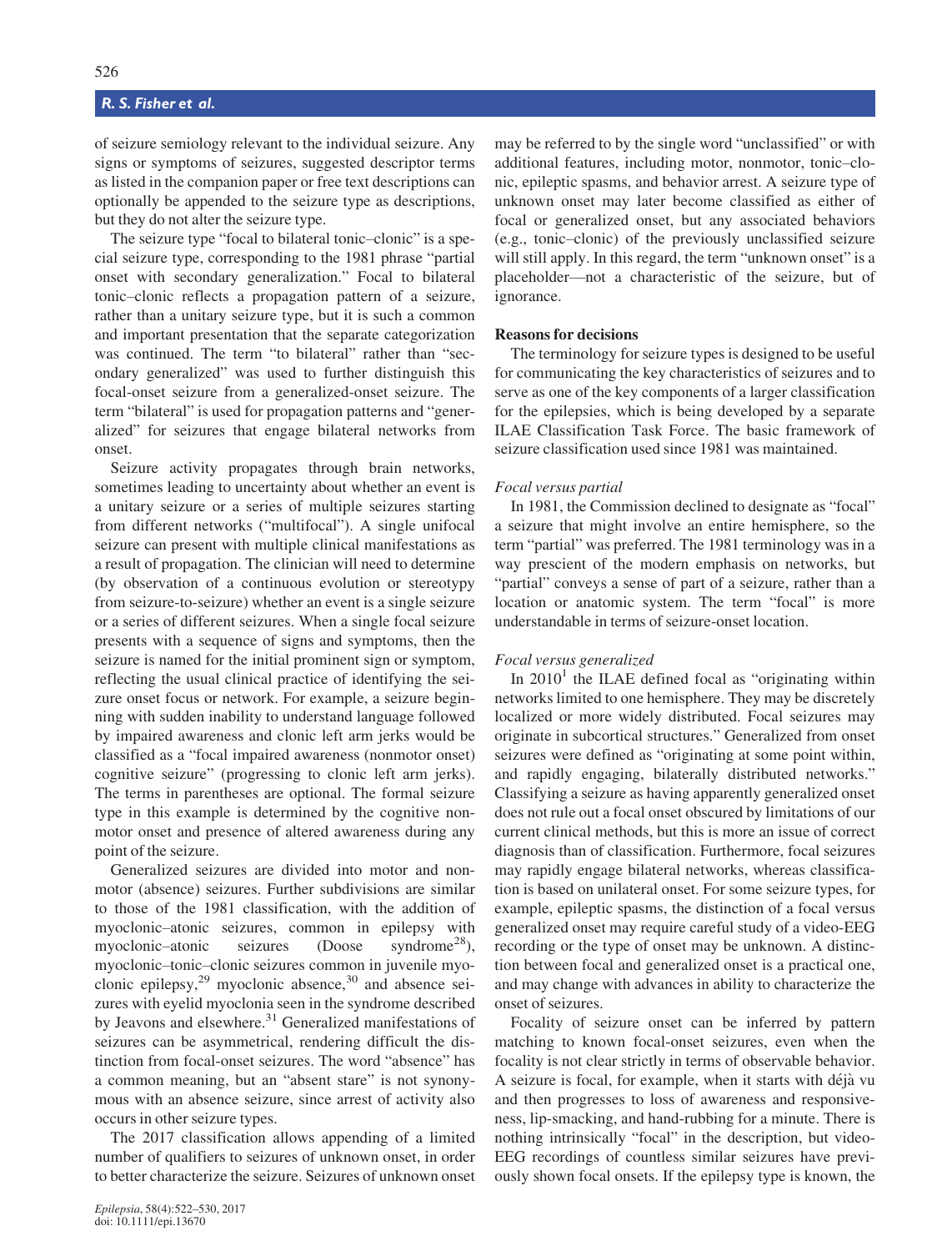onset can be presumed even if it is unwitnessed; for example, an absence seizure in a person with known juvenile absence epilepsy.

Clinicians have long been aware that so-called generalized seizures, for example, absence seizures with EEG generalized spike-waves, do not manifest equally in all parts of the brain. The Task Force emphasized the concept of bilateral, rather than generalized, involvement of some seizures, since seizures can be bilateral without involving every brain network. The bilateral manifestations need not be symmetric. The term "focal to bilateral tonic–clonic" was substituted for "secondarily generalized." The term "generalized" was maintained for seizures generalized from onset.

#### Unknown onset

Clinicians commonly hear about tonic–clonic seizures for which the onset was unobserved. Perhaps, the patient was asleep, alone, or observers were too distracted by the manifestations of the seizure to notice the presence of focal features. There should be an opportunity to provisionally classify this seizure, even in the absence of knowledge about its origin. The Task Force therefore allowed further description of seizures of unknown onset when key characteristics, such as tonic–clonic activity or behavior arrest are observed during the course of the seizure. The Task Force recommends classifying a seizure as having focal or generalized onset only when there is a high degree of confidence (e.g., ≥80%, arbitrarily chosen to parallel the usual allowable beta error) in the accuracy of the determination; otherwise, the seizure should remain unclassified until more information is available.

It may be impossible to classify a seizure at all, either because of incomplete information or because of the unusual nature of the seizure, in which case it is called an unclassified seizure. Categorization as unclassified should be used only for the exceptional situation in which the clinician is confident that the event is a seizure but cannot further classify the event.

#### Consciousness and awareness

The 1981 classification and the revision in  $2010^{1,10,32}$ suggested a fundamental distinction between seizures with loss or impairment of consciousness and those with no impairment of consciousness. Basing a classification on consciousness (or one of its allied functions) reflects a practical choice that seizures with impaired consciousness should often be approached differently from those with unimpaired consciousness, for example, with respect to allowing driving in adults or interfering with learning. The ILAE chose to retain impairment of consciousness as a key concept in the grouping of focal seizures. However, consciousness is a complex phenomenon, with both subjective and objective components.<sup>33</sup> Multiple different types of consciousness have been described for seizures.<sup>34</sup> Surrogate markers<sup>35–37</sup> for consciousness usually comprise

measurements of awareness, responsiveness, memory, and a sense of self as distinct from others. The 1981 classification specifically mentioned awareness and responsiveness, but not memory for the event.

Retrospective determination of state of consciousness can be difficult. An untrained classifier might assume that a person must be on the ground, immobile, unaware, and unresponsive (e.g., "passed out") for a seizure to show impaired consciousness. The Task Force adopted state of awareness as a relatively simple surrogate marker for consciousness. "Retained awareness" is considered to be an abbreviation for "seizures with no impairment of consciousness during the event." We employ an operational definition of awareness as knowledge of self and environment. In this context, awareness refers to perception or knowledge of events occurring during a seizure, not to knowledge of whether a seizure occurred. In several languages, "unaware" translates as "unconscious," in which case changing the seizure designation from "complex partial" to "impaired awareness" will emphasize the importance of consciousness by putting its surrogate directly in the seizure title. In English, "focal aware seizure" is shorter than is "focal seizure without impairment of consciousness" and possibly better understood by patients. As a practical issue, retained awareness usually includes the presumption that the person having the seizure later can recall and validate having retained awareness; otherwise, impaired awareness may be assumed. Exceptional seizures present with isolated transient epileptic amnesia in clear awareness,<sup>38</sup> but classification of an amnestic seizure as a focal aware seizure would require clear documentation by meticulous observers. Awareness may be left unspecified when the extent of awareness cannot be ascertained.

Responsiveness may or may not be compromised during a focal seizure.<sup>39</sup> Responsiveness does not equate to awareness or consciousness, since some people are immobilized and consequently unresponsive during a seizure, but still able to observe and recall their environment. In addition, responsiveness often is not tested during seizures. For these reasons, responsiveness was not chosen as a primary feature for seizure classification, although responsiveness can be helpful in classifying the seizure when it can be tested, and degree of responsiveness may be relevant to the impact of a seizure. The term "dyscognitive" was not carried into the current classification as a synonym for "complex partial" because of lack of clarity and negative public and professional feedback.

Awareness is not a classifier for generalized-onset seizures, because the large majority of generalized seizures present with impaired awareness or full loss of consciousness. However, it is recognized that awareness and responsiveness can be at least partially retained during some generalized seizures, for example, with brief absence seizures,<sup>40</sup> including absence seizures with eyelid myoclonias or myoclonic seizures.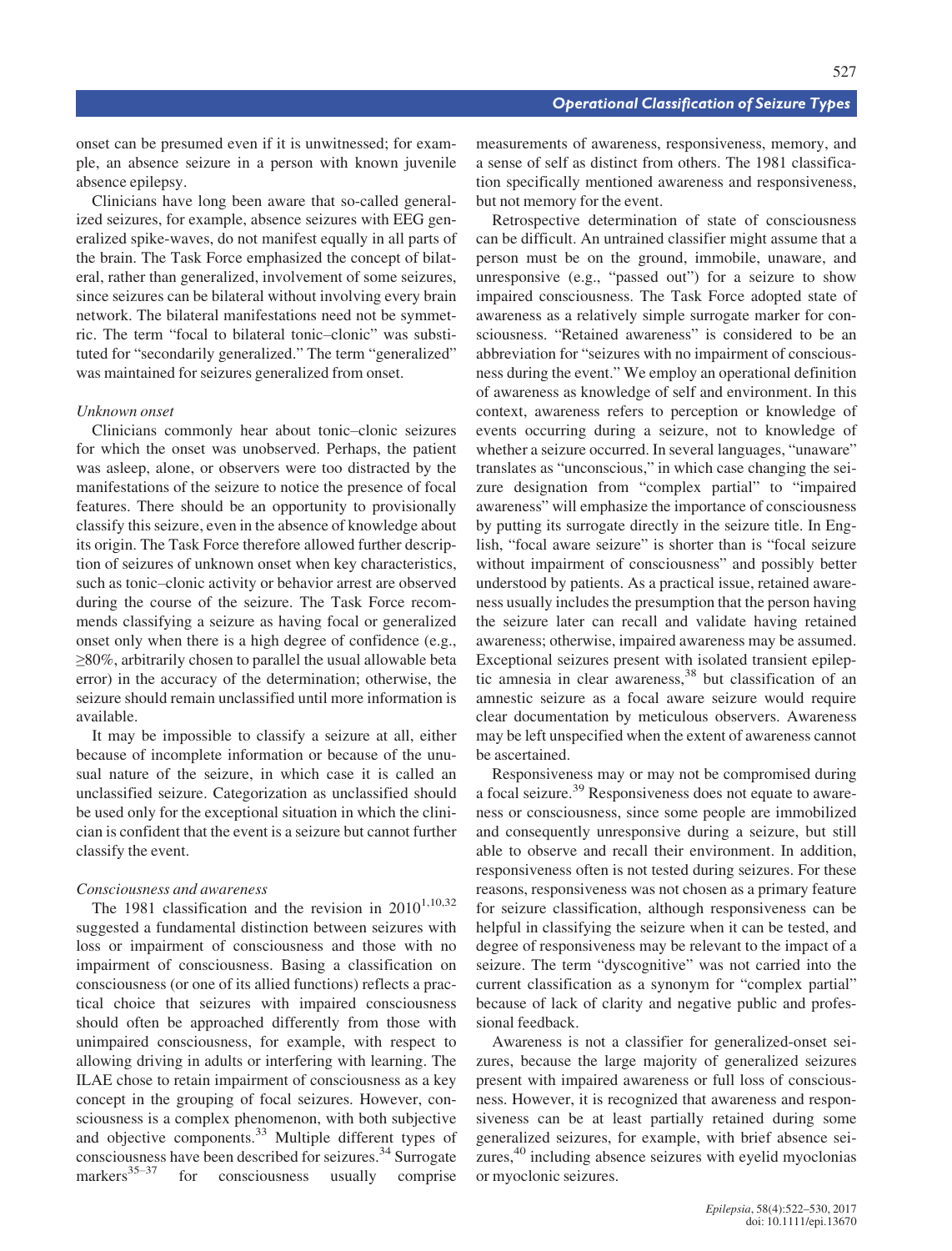#### Etiology

A classification of seizure types can be applied to seizures of different etiologies. A posttraumatic seizure or a reflex seizure may be focal with or without impairment of awareness. Knowledge of the etiology, for instance, presence of a focal cortical dysplasia, can aid in classification of the seizure type. Any seizure can become prolonged, leading to status epilepticus of that seizure type.

#### Supportive information

As part of the diagnostic process, a clinician will commonly use supportive evidence to help classify a seizure, even though that evidence is not part of the classification. Such evidence may include videos brought in by family, EEG patterns, lesions detected by neuroimaging, laboratory results such as detection of antineuronal antibodies, gene mutations, or an epilepsy syndrome diagnosis known to be associated with either focal or generalized seizures or both, such as Dravet syndrome. The seizures usually can be classified on the basis of symptoms and behavior, provided that good subjective and objective descriptions are available. Use of any available supportive information to classify the seizure is encouraged. Availability of supportive information may not exist in the resource-poor parts of the world, which may lead to a less specific, but still correct classification.

#### ICD-9, ICD-10, ICD-11, and ICD-12

The World Health Organization International Classification of Diseases (ICD) is used for inpatient and outpatient diagnoses, billing, research, and many other purposes.<sup>41,42</sup> Concordance between ICD epilepsy diagnoses and ILAE seizure types is desirable for clarity and consistency. This is possible only to a limited extent with existing ICD terms, since ICD-9, ICD-10, and ICD-11 are already formulated. The ILAE proposals will always lead ICD standards. ICD-9 and ICD-10 make use of old seizure terminology, including terms such as petit mal and grand mal. ICD-11 does not name seizure types at all, but focuses on epilepsy etiologies and syndromes, as do ILAE epilepsy classifications.<sup>1</sup> For this reason, there is no conflict between our proposed seizure type classification and ICD-11. Efforts can be made to incorporate new classifications of seizure types and syndromes into the development of ICD-12.

## **DISCUSSION**

## Discontinued terms

#### Simple/complex partial

After approximately 35 years of use, the terms "simple partial seizure" and "complex partial seizure" may be missed by some clinicians. There are several reasons for changing. First, a decision was previously made<sup>1</sup> to globally change partial to focal. Second, "complex partial" has no intrinsic meaning to the public. The phrase "focal impaired awareness" can convey meaning to a lay person with no knowledge of seizure classification. Third, the words "complex" and "simple" can be misleading in some contexts. Complex seems to imply that this seizure type is more complicated or difficult to understand than other seizure types. Calling a seizure "simple" may trivialize its impact to a patient who does not find the manifestations and consequences of the seizures to be at all simple.

#### Convulsion

The term "convulsion" is a popular, ambiguous, and unofficial term used to mean substantial motor activity during a seizure. Such activity might be tonic, clonic, myoclonic, or tonic–clonic. In some languages, convulsions and seizures are considered synonyms and the motor component is not clear. The word "convulsion" is not part of the 2017 seizure classification, but will undoubtedly persist in popular usage.

#### Added terms

#### Aware/impaired awareness

As discussed earlier, these terms designate knowledge of self and environment during a seizure.

#### Hyperkinetic

Hyperkinetic seizures have been added to the focal seizure category. Hyperkinetic activity comprises agitated thrashing or leg pedaling movements. Hypermotor is an earlier term introduced as part of a different proposed classification by Lüders and colleagues in  $1993<sup>43</sup>$  The term hypermotor, which contains both Greek and Roman roots, was supplanted in the 2001 ILAE glossary<sup>44</sup> and 2006 report<sup>2</sup> by "hyperkinetic," and to be both etymologically and historically consistent, "hyperkinetic" was chosen for the 2017 classification.

#### Cognitive

This term replaces "psychic" and refers to specific cognitive impairments during the seizure, for example, aphasia, apraxia, or neglect. The word "impairment" is implied because seizures never enhance cognition. A cognitive seizure can also comprise positive cognitive phenomena, such as deja vu, jamais vu, illusions, or hallucinations.

#### Emotional

A focal nonmotor seizure can have emotional manifestations, such as fear or joy. The term also encompasses affective manifestations with the appearance of emotions occurring without subjective emotionality, such as may occur with some gelastic or dacrystic seizures.

#### New focal seizure types

Some seizure types that were described previously as only generalized seizures now appear under seizures of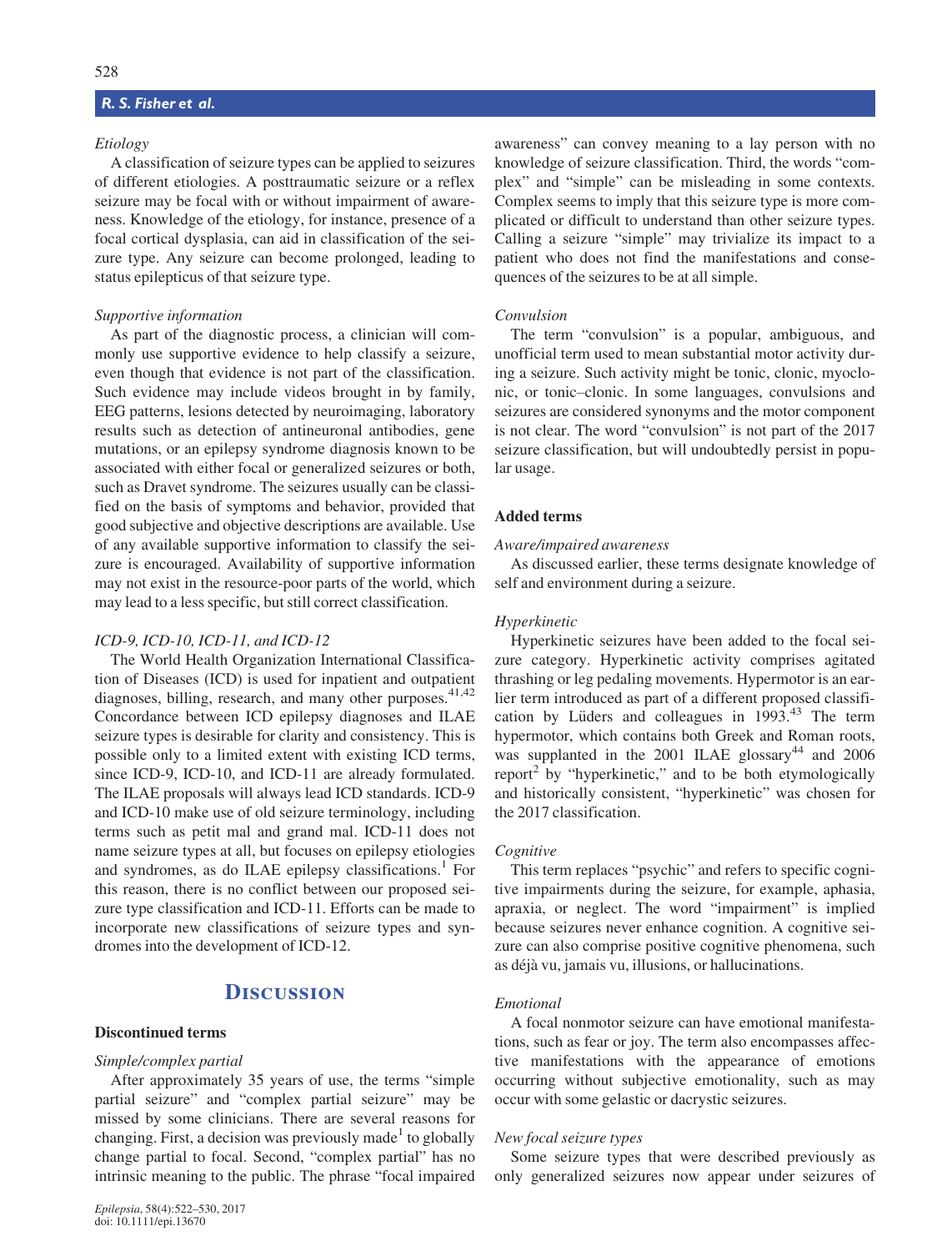## Operational Classification of Seizure Types

focal, generalized and unknown onset. These include epileptic spasms, tonic, clonic, atonic, and myoclonic seizures. The list of motor behaviors constituting seizure types comprises the most common focal motor seizures, but other less common types, for example, focal tonic–clonic, may be encountered. Focal automatisms, autonomic, behavior arrest, cognitive, emotional, and hyperkinetic are new seizure types. Focal to bilateral tonic–clonic seizure is a new type as the renamed secondarily generalized seizure.

#### New generalized seizure types

Relative to the 1981 classification, new generalized seizure types include absence with eyelid myoclonia, myoclonic–atonic, and myoclonic–tonic–clonic (although clonic onset of tonic–clonic seizures was mentioned in the 1981 publication). Seizures with eyelid myoclonia could logically have been placed under the motor category, but since eyelid myoclonia are most significant as features of absence seizures, seizures with eyelid myoclonia were placed in the nonmotor/absence category. Seizures with eyelid myoclonia may even rarely display focal features.<sup>45</sup> Similarly, myoclonic absence seizures potentially have features of both absence and motor seizures, and could have been placed in either group. Epileptic spasms are seizures represented in focal, generalized, and unknown onset categories, and the distinction may require video-EEG recording. The term "epileptic" is implied for every seizure type, but explicitly stated for epileptic spasms, because of the ambiguity of the single word "spasms" in neurologic use.

## What is different from the 1981 classification?

Table 1 summarizes the changes in the ILAE 2017 seizure type classification from the 1981 classification. Note that several of these changes were already incorporated into the 2010 revision of terminology and subsequent revisions $1,32$ 

#### Table 1. Changes in seizure type classification from 1981 to 2017

- 1. Change of "partial" to "focal"
- 2. Certain seizure types can be either of focal, generalized, or unknown onset
- 3. Seizures of unknown onset may have features that can still be classified
- 4. Awareness is used as a classifier of focal seizures
- 5. The terms dyscognitive, simple partial, complex partial, psychic, and secondarily generalized were eliminated
- 6. New focal seizure types include automatisms, autonomic, behavior arrest, cognitive, emotional, hyperkinetic, sensory, and focal to bilateral tonic–clonic seizures. Atonic, clonic, epileptic spasms, myoclonic, and tonic seizures can be either focal or generalized
- . New generalized seizure types include absence with eyelid myoclonia, myoclonic absence, myoclonic–tonic–clonic, myoclonic– atonic, and epileptic spasms

Compared to the 1981 classification, certain seizure types now appear in multiple categories. Epileptic spasms can be of focal, generalized, or unknown onset. Represented both in focal and generalized columns are atonic, clonic, myoclonic, and tonic seizures, although the pathophysiology of these seizure types may differ for the focal onset versus generalized-onset seizure type of that name.

A companion paper provides guidance on how to apply the 2017 classification. Employment of the 2017 classification in the field for a few years likely will motivate minor revisions and clarifications.

## **ACKNOWLEDGMENTS**

Funding for this study was provided by the International League Against Epilepsy. The lead author (RSF) was supported by the Maslah Saul MD Chair, the James & Carrie Anderson Fund for Epilepsy, the Susan Horngren Fund, and the Steve Chen Research Fund. Dr. Moshé was supported by grant 1U54NS100064. SLM is supported by Charles Frost Chair in Neurosurgery and Neurology, grants from the National Institutes of Health (NIH) NS43209, Citizens United, the U.S. Department of Defense for Research in Epilepsy (CURE), the Heffer Family and the Segal Family Foundations and the Abbe Goldstein/Joshua Lurie and Laurie Marsh/ Dan Levitz families. Special thanks are given to the Revision Task Force appointed to revise the classification after receipt of public comments. Members of this Revision Task Force do not necessarily concur with all details of the classification or the publication, since opinions were not always concordant. These Task Force members were the following: Carol D'Souza, Sheryl Haut, Ernest Somerville, Michael Sperling, Andreas Schulze-Bonhage, and Elza Marcia Yacubian. Additional key comments were received from Soheyl Noachtar, Kimford Meador, and Kevin Graber.

## DISCLOSURE OF CONFLICT OF **INTEREST**

Disclosures relevant to classification: Dr. Fisher has stock options from Avails Pharmaceuticals, Cerebral Therapeutics, Zeto, and Smart Monitor, and research grants from Medtronic and the National Science Foundation (NSF). J. A. French discloses support via The Epilepsy Study Consortium, which pays Dr French's university employer for her consultant time related to Acorda, Alexza, Anavex, BioPharm Solutions, Concert, Eisai, Georgia Regents University, GW Pharma, Marathon, Marinus, Neurelis, Novartis, Pfizer, Pfizer-Neusentis, Pronutria, Roivant, Sage, SciFluor, SK Life Sciences, Takeda, Turing, UCB Inc., Ultragenyx, Upsher Smith, Xenon Pharmaceuticals, and Zynerba; and grants and research from Acorda, Alexza, LCGH, Eisai Medical Research, Lundbeck, Pfizer, SK Life Sciences, UCB, Upsher-Smith, and Vertex; and grants from the National Institute of Neurological Disorders and Stroke (NINDS), Epilepsy Therapy Project, Epilepsy Research Foundation, and the Epilepsy Study Consortium. She is on the editorial board of Lancet Neurology, Neurology Today and Epileptic Disorders, and was an Associate Editor of Epilepsia, for which she received a fee. Sheryl Haut is a consultant for Acorda and Neurelis. Edouard Hirsch has received honoraria for lectures and/or advice from Novartis, Eisai, and UCB. Dr. Moshe is the Charles Frost Chair in Neurosurgery and Neurology and funded by grants from the National Institutes of Health (NIH) NS43209, Citizens United for Research in Epilepsy (CURE), the U.S. Department of Defense, the Heffer Family and the Segal Family Foundations, and the Abbe Goldstein/Joshua Lurie and Laurie Marsh/Dan Levitz families, and receives from Elsevier an annual compensation for his work as Associate Editor in Neurobiology of Disease and royalties from two books he co-edited. He received a consultant's fee from Eisai, and UCB. Jukka Peltola has participated in clinical trials for Eisai, UCB, and Bial; received research grants from Eisai, Medtronic, UCB, and Cyberonics; received speaker honoraria from Cyberonics, Eisai, Medtronic, Orion Pharma, and UCB; received support for travel to congresses from Cyberonics, Eisai, Medtronic, and UCB; and participated in advisory boards for